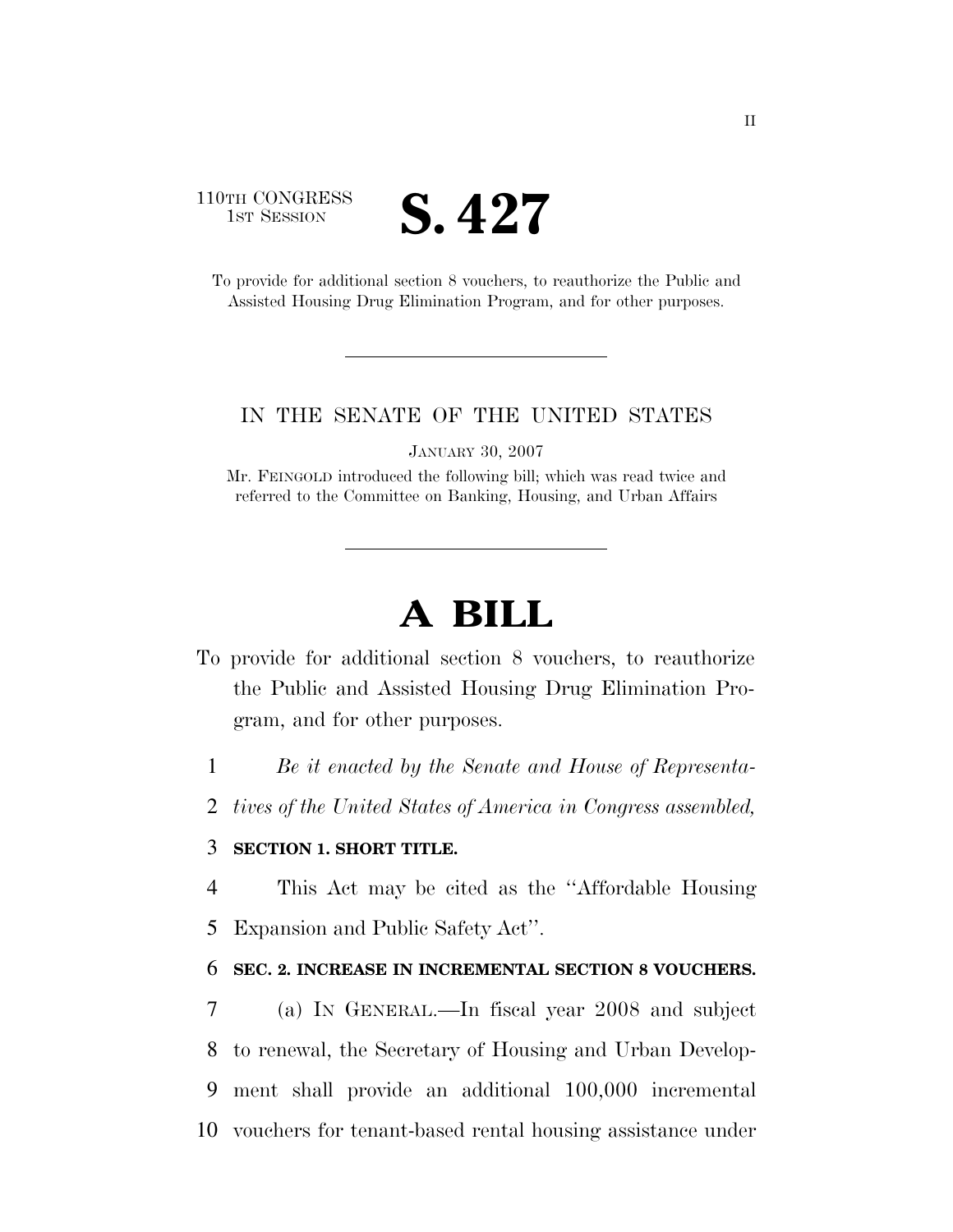| $\mathbf{1}$   | low-income individuals and families that were                |
|----------------|--------------------------------------------------------------|
| $\overline{2}$ | supported by—                                                |
| 3              | "(i) funds set aside specifically for                        |
| $\overline{4}$ | such individuals and families under section                  |
| 5              | $212(a)(6)$ ; and                                            |
| 6              | "(ii) any other funds awarded under                          |
| 7              | this subtitle.                                               |
| 8              | (3)<br>INCLUSION WITH PERFORMANCE<br>$RE-$                   |
| 9              | PORT.—The certification required under paragraph             |
| 10             | (1) shall be included in the jurisdiction's annual per-      |
| 11             | formance report submitted to the Secretary under             |
| 12             | section $108(a)$ and made available to the public.".         |
| 13             | (c) AUTHORIZATION OF APPROPRIATIONS.—In addi-                |
| 14             | tion to any other amounts authorized to be appropriated      |
| 15             | under any other law or appropriations Act to carry out       |
| 16             | the provisions of title II of the Cranston-Gonzalez Na-      |
| 17             | tional Affordable Housing Act (42 U.S.C. 12701 et seq.),     |
|                | 18 there are authorized to be appropriated to carry out the  |
| 19             | provisions of this section $$400,000,000$ for each of fiscal |
| 20             | years 2008 through 2012.                                     |
|                | 21 SEC. 4. PUBLIC AND ASSISTED HOUSING CRIME AND DRUG        |

### **ELIMINATION PROGRAM.**

 (a) TITLE CHANGE.—The chapter heading of chapter 2 of subtitle C of title V of the Anti-Drug Abuse Act of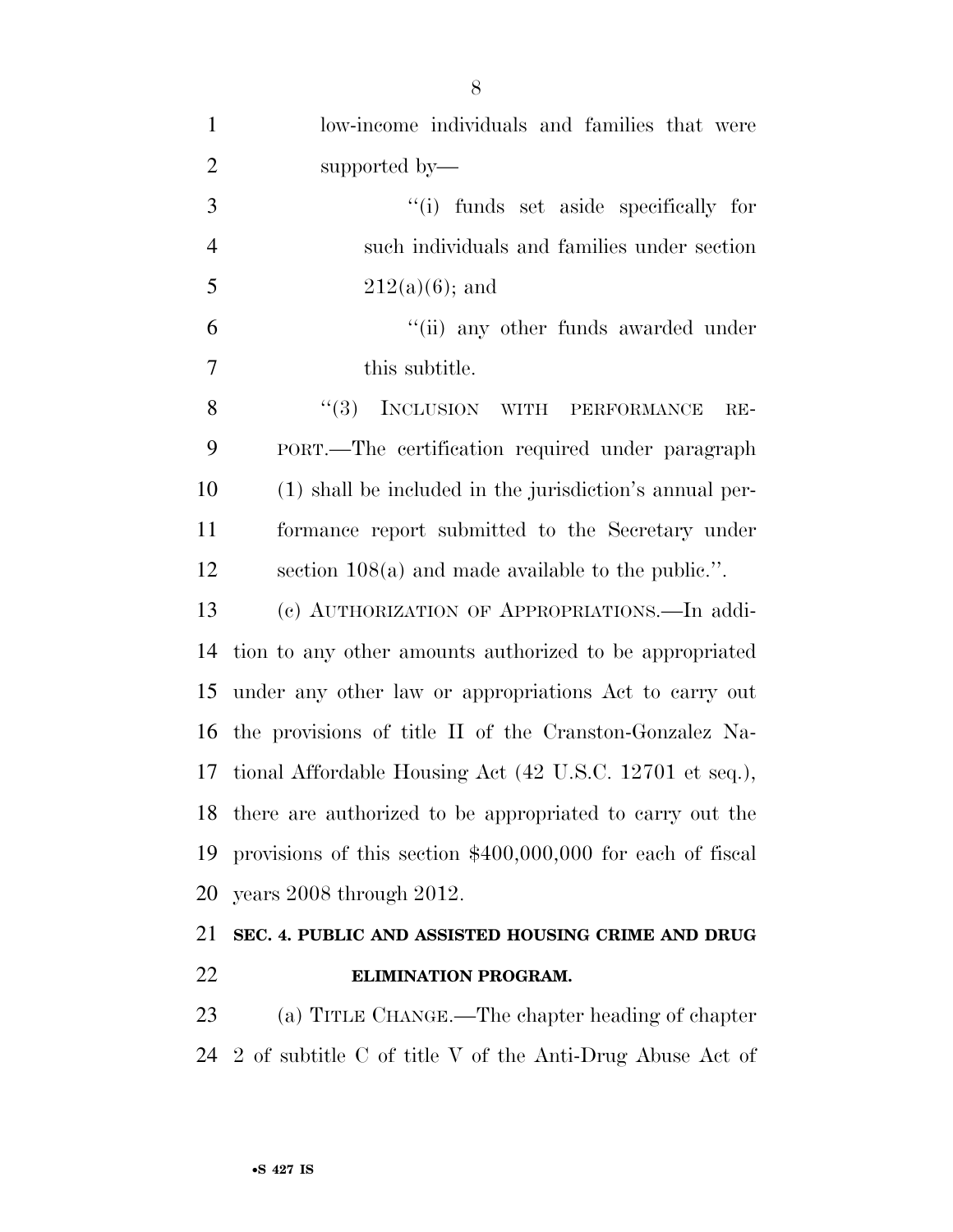1988 (42 U.S.C. 11901 et seq.) is amended to read as follows:

## **''CHAPTER 2—PUBLIC AND ASSISTED HOUSING CRIME AND DRUG ELIMI-NATION PROGRAM''.**

(b) AUTHORIZATION OF APPROPRIATIONS.—

 (1) AMOUNTS AUTHORIZED.—Section 5129(a) of the Anti-Drug Abuse Act of 1988 (42 U.S.C. 9 11908(a)) is amended to read as follows:

10  $\cdot$  "(a) In GENERAL.—There are authorized to be ap- propriated to carry out this chapter \$200,000,000 for each of fiscal years 2008, 2009, 2010, 2011, and 2012.''.

13 (2) SET ASIDE FOR THE OFFICE OF POLICY DE- VELOPMENT AND RESEARCH.—Section 5129 of the Anti-Drug Abuse Act of 1988 (42 U.S.C. 11908) is amended by adding at the end the following:

17 "(d) SET ASIDE FOR THE OFFICE OF POLICY DE- VELOPMENT AND RESEARCH.—Of any amounts made available in any fiscal year to carry out this chapter not less than 2 percent shall be available to the Office of Pol- icy Development and Research to carry out the functions required under section 5130.''.

 (c) ELIGIBLE ACTIVITIES.—Section 5124(a)(6) of the Anti-Drug Abuse Act of 1988 (42 U.S.C.  $25 \quad 11903(a)(6)$  is amended by striking the semicolon and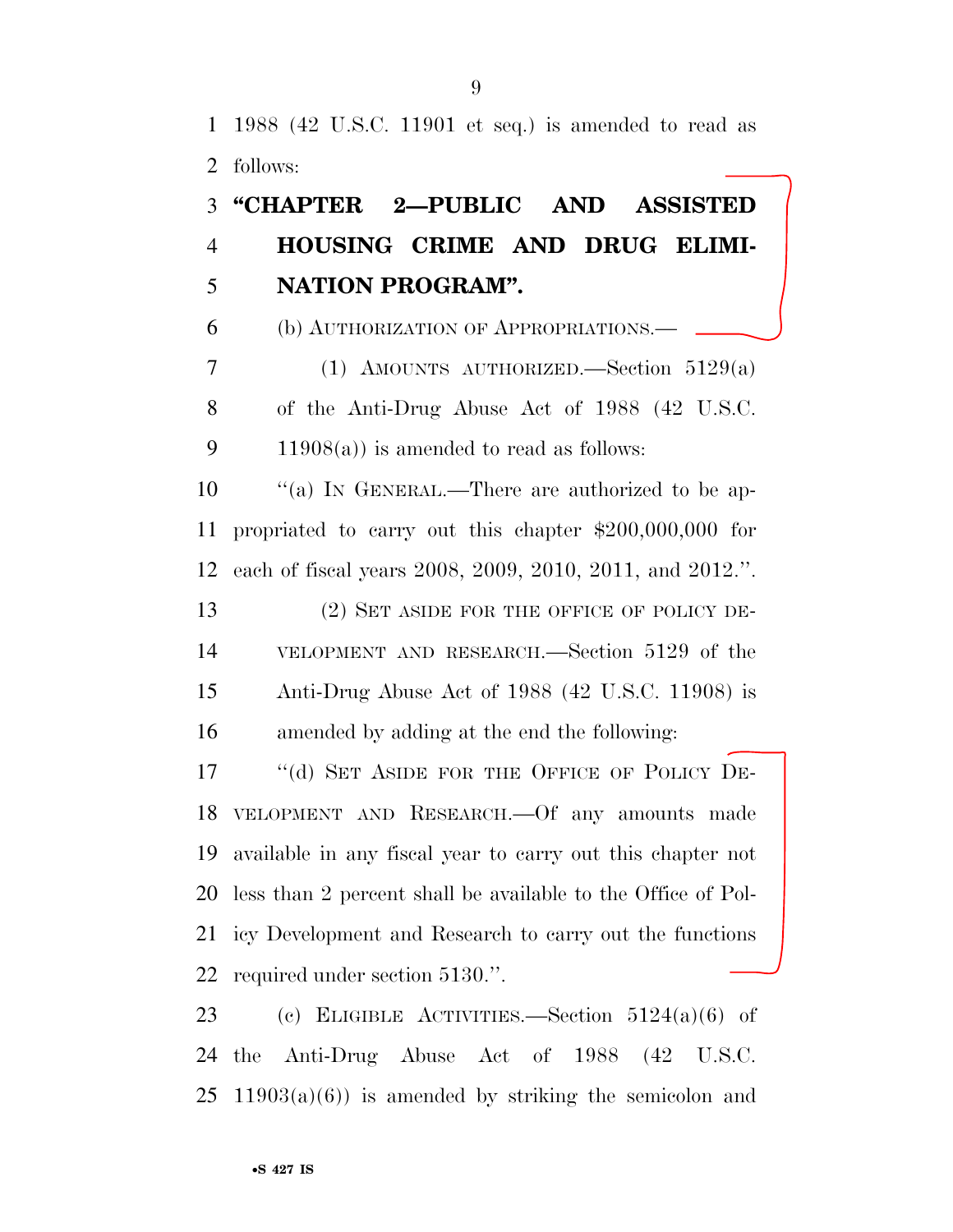inserting the following: '', except that the activities con- ducted under any such program and paid for, in whole or in part, with grant funds awarded under this chapter may only include—

 ''(A) providing access to treatment for drug abuse through rehabilitation or relapse prevention;

 ''(B) providing education about the dan- gers and adverse consequences of drug use or violent crime;

 $\cdot$  (C) assisting drug users in discontinuing their drug use through an education program, and, if appropriate, referring such users to a drug treatment program;

 ''(D) providing after school activities for youths for the purpose of discouraging, reduc- ing, or eliminating drug use or violent crime by youths;

 ''(E) providing capital improvements for the purpose of discouraging, reducing, or elimi-nating drug use or violent crime; and

22 "'(F) providing security services for the purpose of discouraging, reducing, or elimi-nating drug use or violent crime.''.

(d) EFFECTIVENESS.—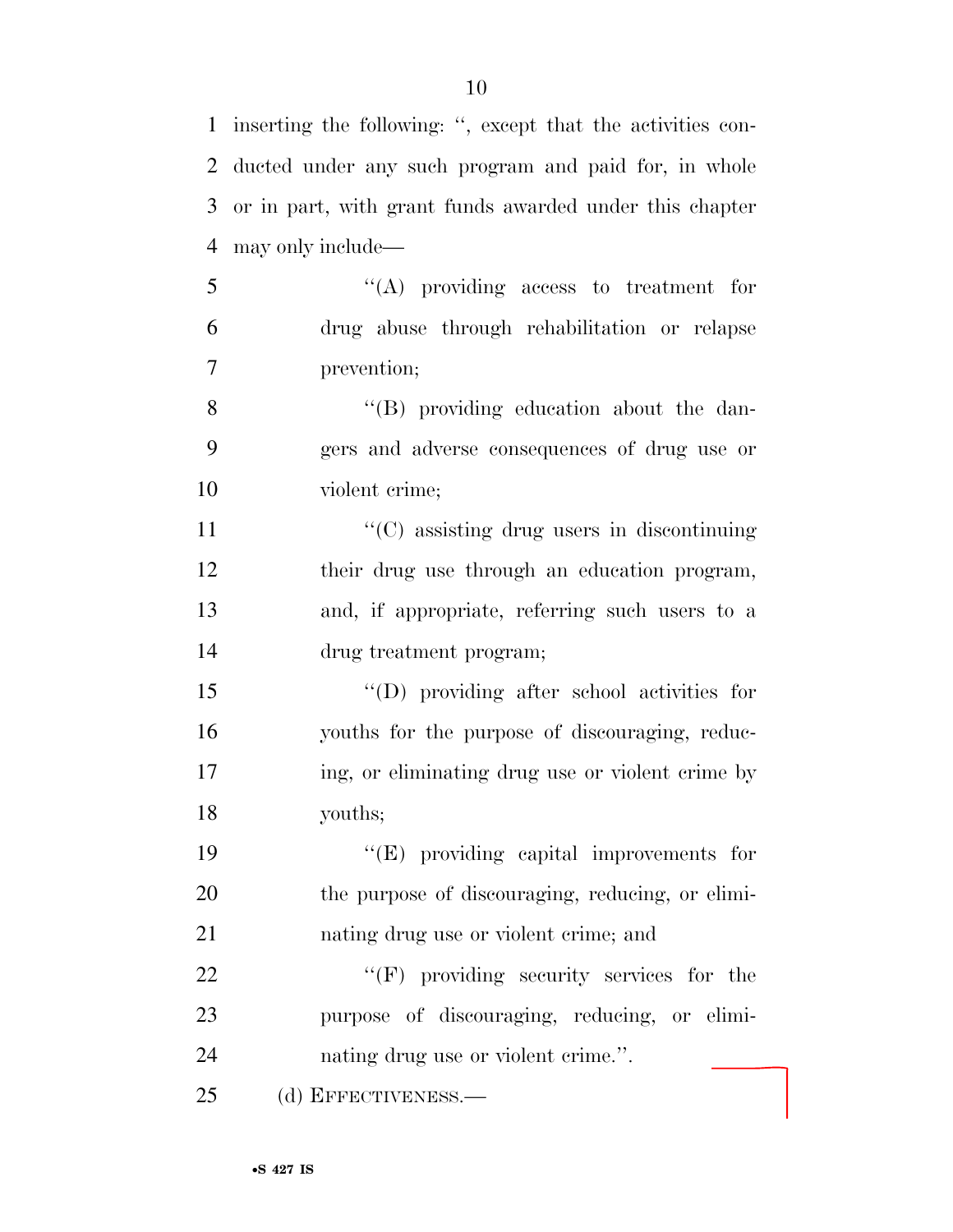(1) APPLICATION PLAN.—Section 5125(a) of the Anti-Drug Abuse Act of 1988 (42 U.S.C. 11904(a)) is amended by adding at the end the fol- lowing: ''To the maximum extent feasible, each plan submitted under this section shall be developed in coordination with relevant local law enforcement agencies and other local entities involved in crime prevention and reduction. Such plan also shall in- clude an agreement to work cooperatively with the Office of Policy Development and Research in its ef- forts to carry out the functions required under sec-tion 5130.''

 (2) HUD REPORT.—Section 5127 of the Anti- Drug Abuse Act of 1988 (42 U.S.C. 11906) is amended by adding at the end the following:

 ''(d) EFFECTIVENESS REPORT.—The Secretary shall submit a report to the Congress not later than 4 years after the date of the enactment of the Affordable Housing Expansion and Public Safety Act that includes—

20  $\frac{1}{20}$  (1) aggregate data regarding the categories of program activities that have been funded by grants under this chapter;

23 "(2) promising strategies related to preventing and reducing violent and drug-related crime in pub-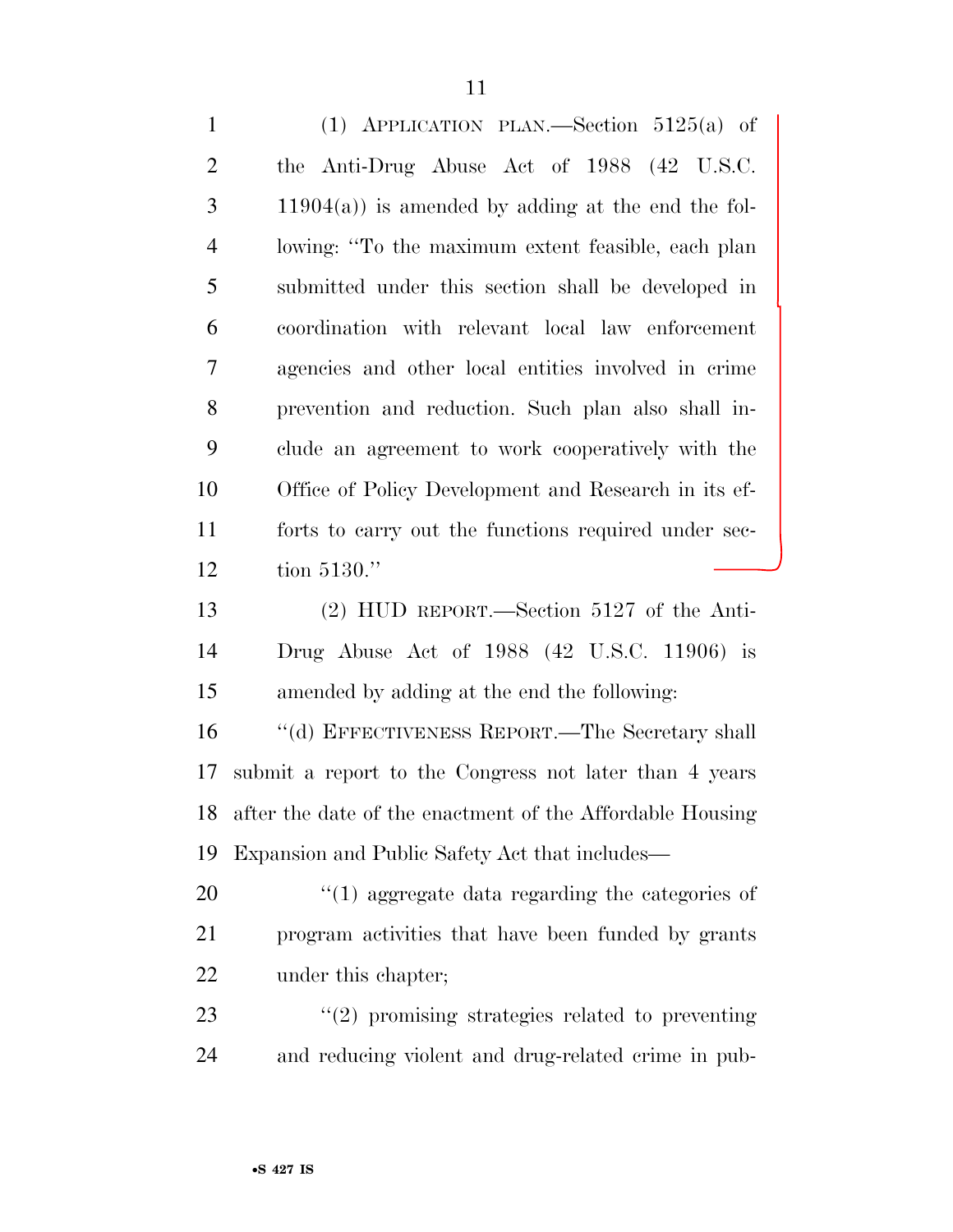| 24             | $\lq($ a) REVIEW.—                                    |
|----------------|-------------------------------------------------------|
| 23             | SEARCH REVIEW AND PLAN.                               |
| 22             | "SEC. 5130. OFFICE OF POLICY DEVELOPMENT AND RE-      |
| 21             | end the following:                                    |
| 20             | U.S.C. 11901 et seq.) is amended by adding at the     |
| 19             | C of title V of the Anti-Drug Abuse Act of $1988(42)$ |
| 18             | SEARCH REVIEW AND PLAN.—Chapter 2 of subtitle         |
| 17             | (3) OFFICE OF POLICY DEVELOPMENT AND RE-              |
| 16             | under this chapter more effective.".                  |
| 15             | would recommend to help make grants awarded           |
| 14             | $\cdot$ (4) any statutory changes that the Secretary  |
| 13             | this chapter; and                                     |
| 12             | $\lq\lq$ the implementing regulations under           |
| 11             | under this chapter; and                               |
| 10             | "(A) the guidance provided to applicants              |
| 9              | $graph (2)$ has been incorporated into-               |
| 8              | $(3)$ how the information gathered in para-           |
| 7              | or by the grantees themselves;                        |
| 6              | by the Office of Policy Development and Review        |
| 5              | grants under this chapter that were conducted         |
| $\overline{4}$ | "(B) evaluations of programs funded by                |
| 3              | $\lq\lq$ a review of existing research; and           |
| $\overline{2}$ | $from-$                                               |
| $\mathbf{1}$   | lic and federally assisted low-income housing derived |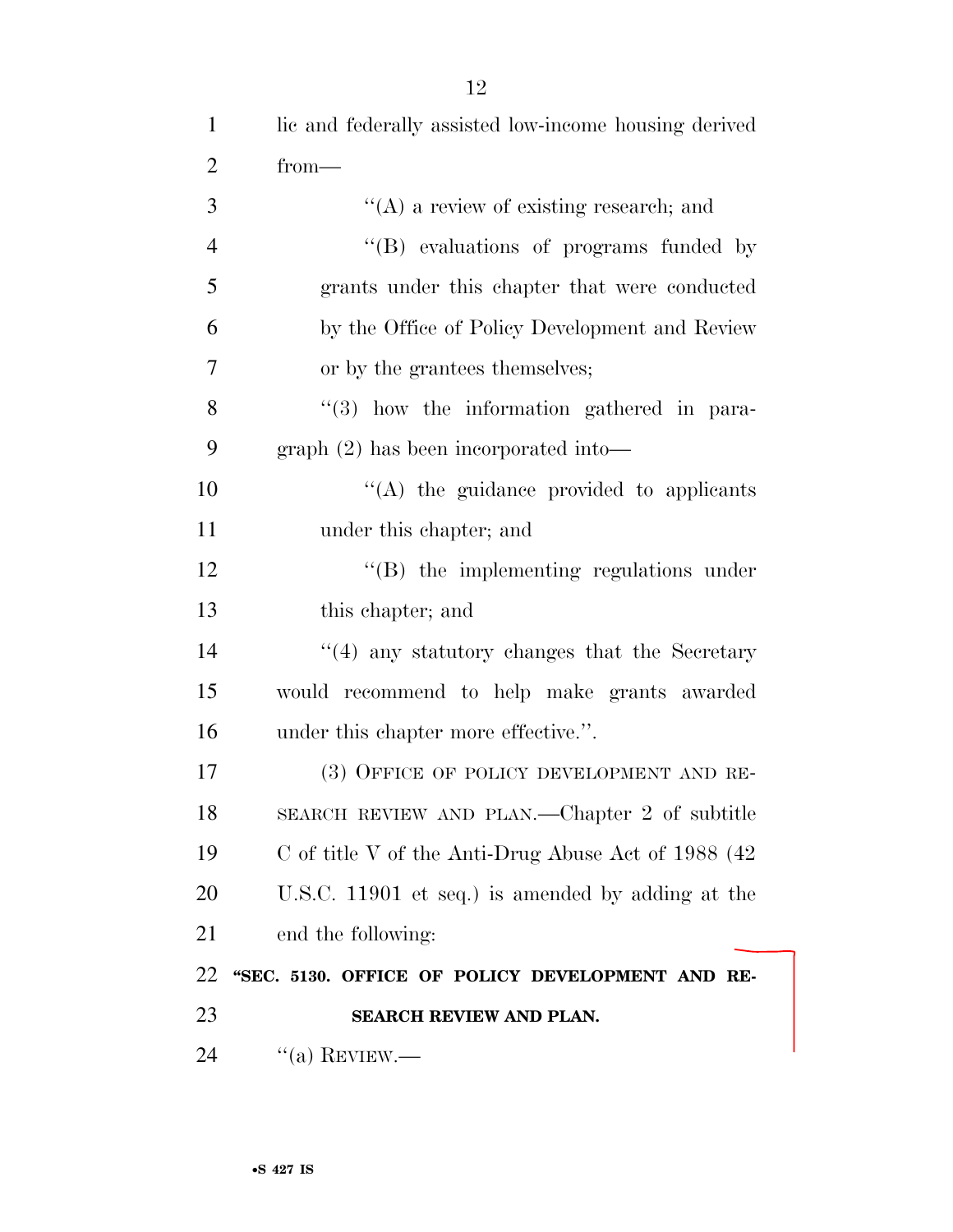| $\mathbf{1}$   | "(1) IN GENERAL.—The Office of Policy Devel-            |
|----------------|---------------------------------------------------------|
| $\overline{2}$ | opment and Research established pursuant to sec-        |
| 3              | tion 501 of the Housing and Urban Development           |
| $\overline{4}$ | Act of 1970 (12 U.S.C. 1701 $z$ –1) shall conduct a re- |
| 5              | view of existing research relating to preventing and    |
| 6              | reducing violent and drug-related crime to assess,      |
| 7              | using scientifically rigorous and acceptable methods,   |
| 8              | which strategies—                                       |
| 9              | $\lq\lq$ have been found to be effective in             |
| 10             | preventing and reducing violent and drug-re-            |
| 11             | lated crimes; and                                       |
| 12             | $\lq\lq (B)$ would be likely to be effective in pre-    |
| 13             | venting and reducing violent and drug-related           |
| 14             | crimes in public and federally assisted low-in-         |
| 15             | come housing environments.                              |
| 16             | "(2) REPORT.—Not later than $180$ days after            |
| 17             | the date of enactment of the Affordable Housing Ex-     |
| 18             | pansion and Public Safety Act, the Secretary shall      |
| 19             | issue a written report with the results of the review   |
| 20             | required under paragraph (1).                           |
| 21             | "(b) EVALUATION PLAN.—                                  |
| 22             | "(1) IN GENERAL.—Upon completion of the re-             |
| 23             | view required under subsection $(a)(1)$ , the Office of |
| 24             | Policy Development and Research, in consultation        |
| 25             | with housing authorities, social scientists, and other  |